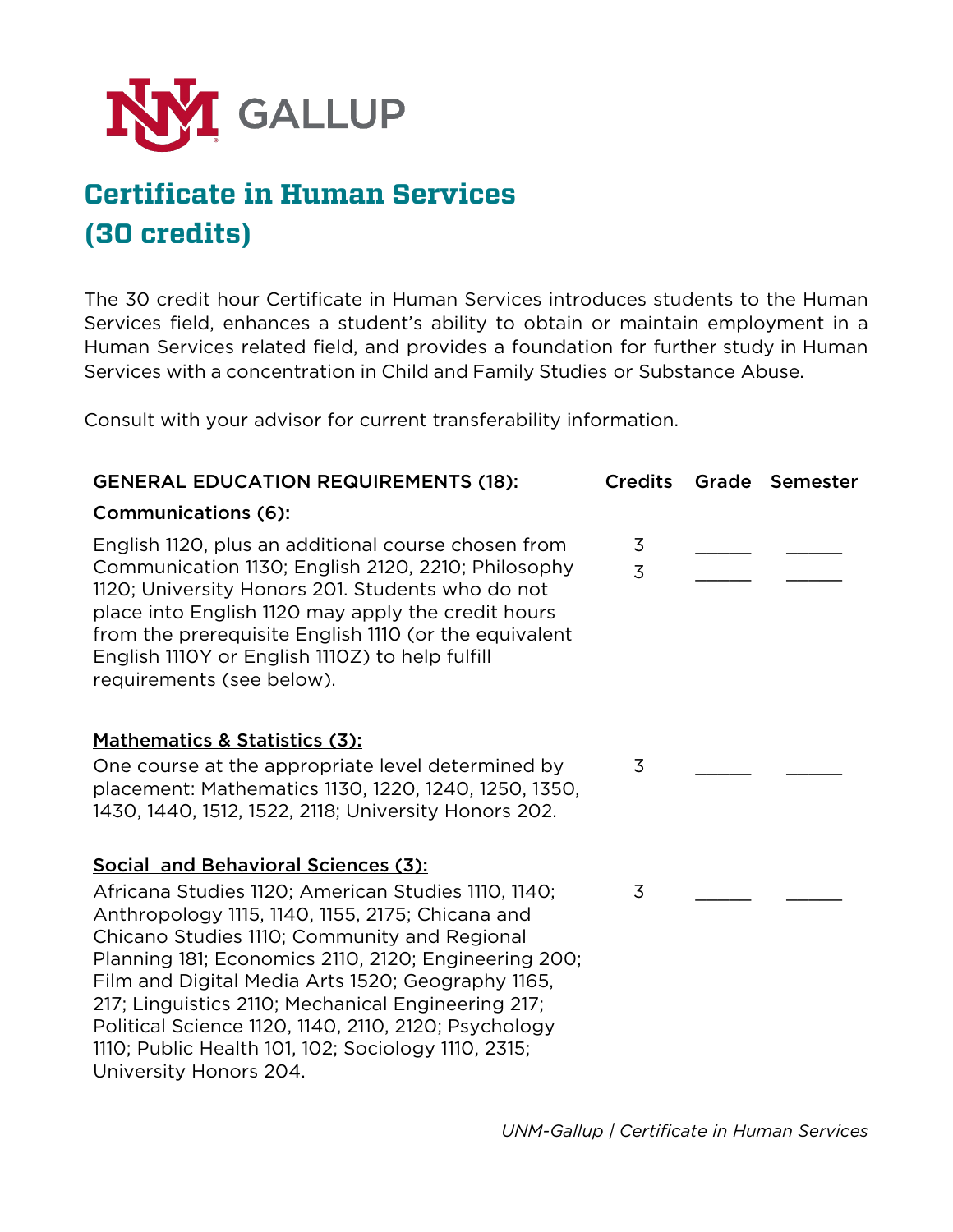

### **Certificate in Human Services (30 credits)**

#### Second Language (3):

A second language course chosen from regular language offerings in UNM departments including (but not limited to) Foreign Languages and Literatures, Linguistics, and Spanish and Portuguese. Students will follow departmental guidelines on placement in the appropriate language course level. Languages regularly offered at UNM include (but are not limited to): American Sign Language, Arabic, Chinese, French, German, Classical Greek, English (for qualified international students who learned English as a second language), Italian, Japanese, Latin, Portuguese, Navajo, Russian, Spanish, and Swahili.

#### Arts and Design (3):

One course chosen from the following courses: Architecture 1120; Art History 1120, 2110, 2120; Dance 1110; Fine Art 284; Film and Digital Media Arts 1520, 2110; Music 1120, 1130; Theatre 1110; University Honors 207. Alternatively, students may elect to take one 3 credit hour studio course offered by the Departments of Art, Film and Digital Arts, Music, or Theatre and Dance to fulfill this requirement. Completion of prerequisites for the studio course is required as necessary.

#### HUMAN SERVICES CORE (12):

| <b>BCIS 1110</b> | Fundamentals of Information Literacy<br>and Systems |   |  |
|------------------|-----------------------------------------------------|---|--|
| <b>SOWK 2110</b> | Introduction to Human Services and<br>Social Work   | 3 |  |
| <b>HCHS 140</b>  | Introduction to Substance Abuse                     | 3 |  |

*UNM-Gallup | Certificate in Human Services*

3 \_\_\_\_\_\_\_\_ \_\_\_\_\_\_

3 \_\_\_\_\_\_\_\_ \_\_\_\_\_\_